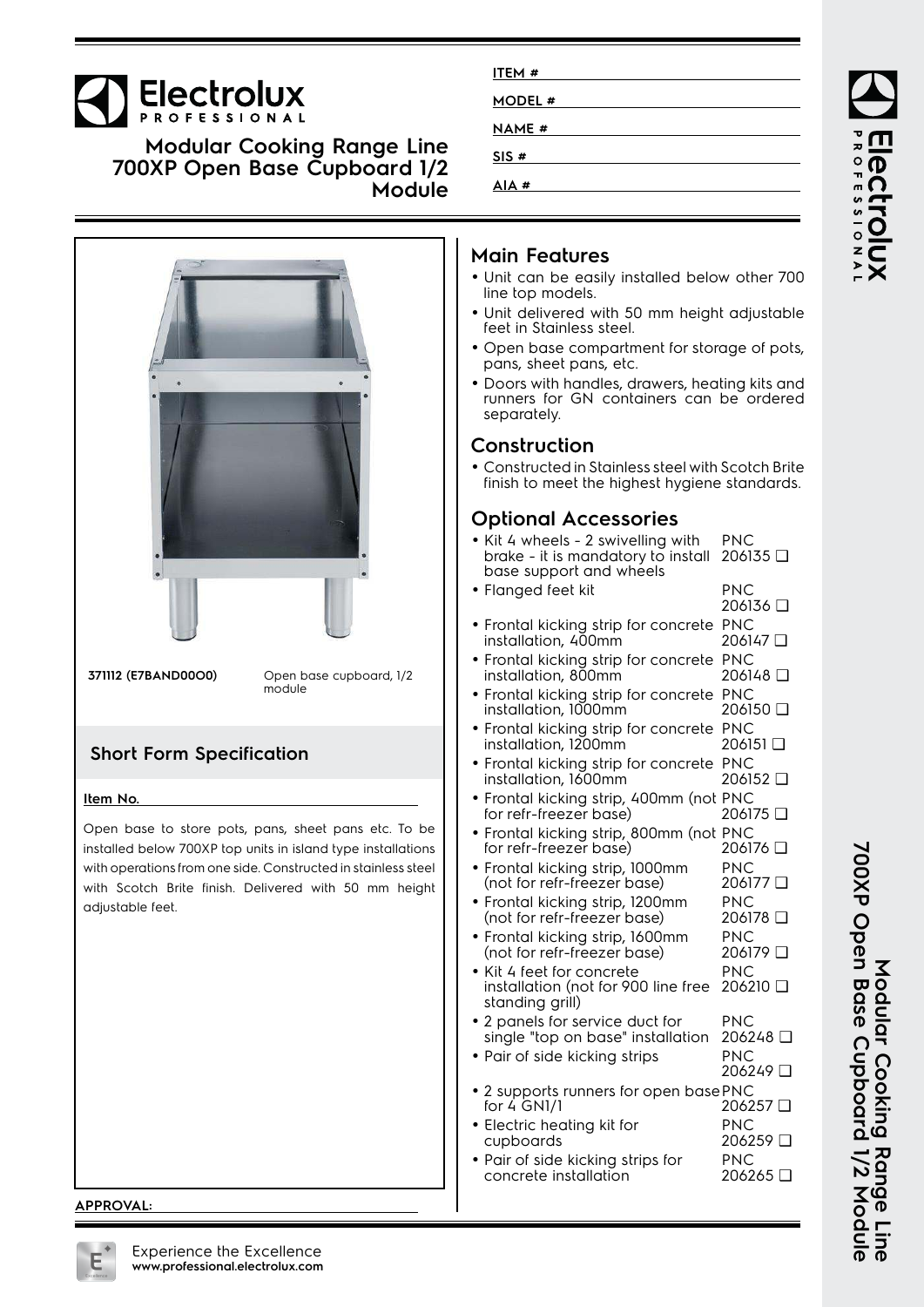

• 2 drawers for open base cupboards, PNC 206318 100mm height ❑

| 100mm height                                            |                   |
|---------------------------------------------------------|-------------------|
| • Door for open base cupboard                           | PNC 206350        |
| • Base support for feet or wheels -<br>400mm (700/900)  | PNC 206366        |
| • Base support for feet or wheels -<br>800mm (700/900)  | PNC 206367        |
| • Base support for feet or wheels -<br>1200mm (700/900) | <b>PNC 206368</b> |
| • Base support for feet or wheels -<br>1600mm (700/900) | <b>PNC 206369</b> |
| • Base support for feet or wheels -<br>2000mm (700/900) | PNC 206370        |
| • Rear paneling - 600mm                                 | PNC 206373        |

- (700/900XP) ❑ • Rear paneling - 800mm (700/900) PNC 206374
- ❑ • Rear paneling - 1000mm (700/900) PNC 206375
- ❑ • Rear paneling - 1200mm (700/900) PNC 206376
- ❑ • Base support for feet/wheels (600mm) PNC 206431 ❑